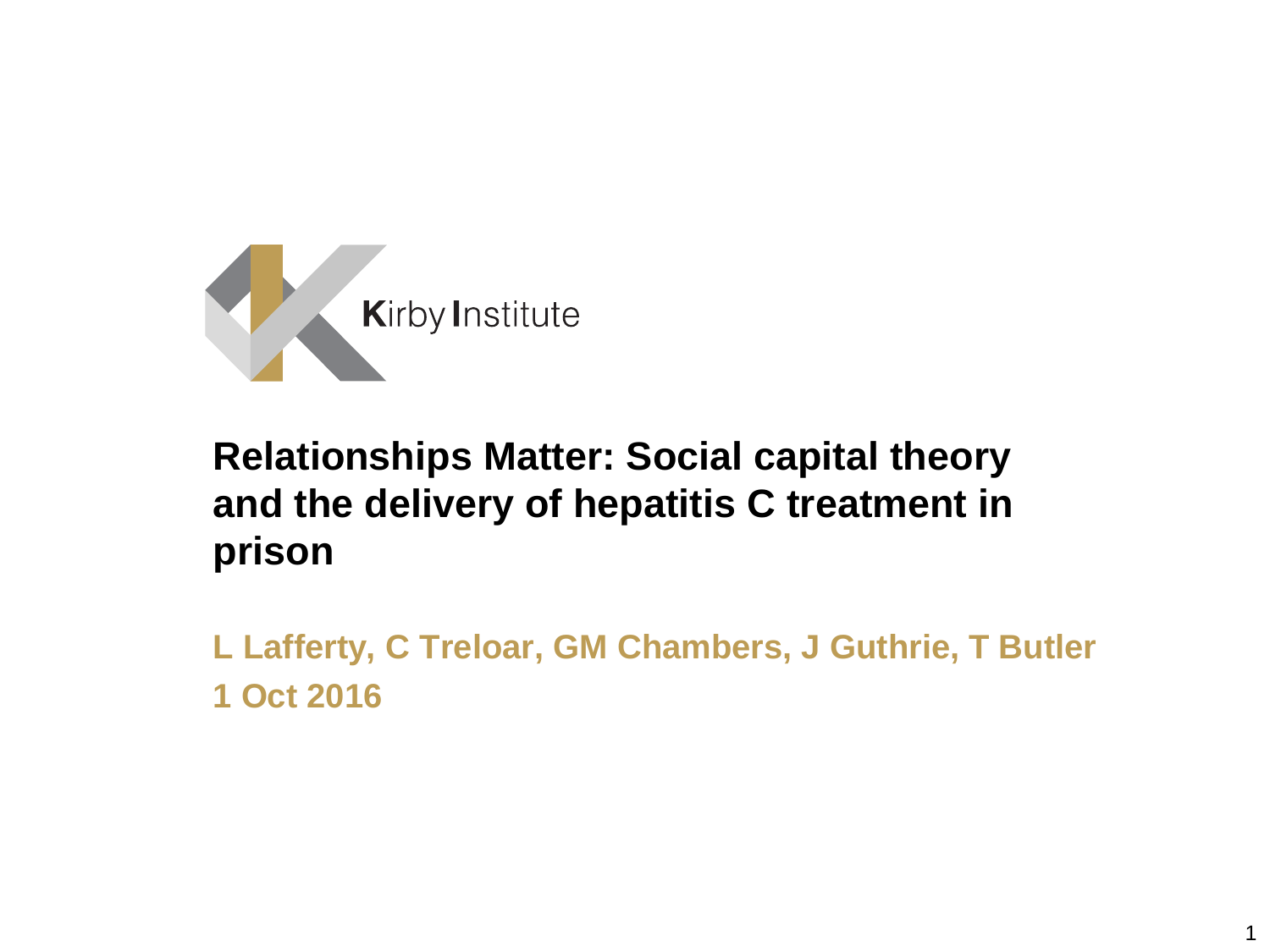

#### **Overview**

- HCV in prison
- What is social capital?
- Contextualising the social capital of Aboriginal and non-Aboriginal men in prison
- Social capital and HCV treatment in prison
- Limitations and Challenges
- Discussion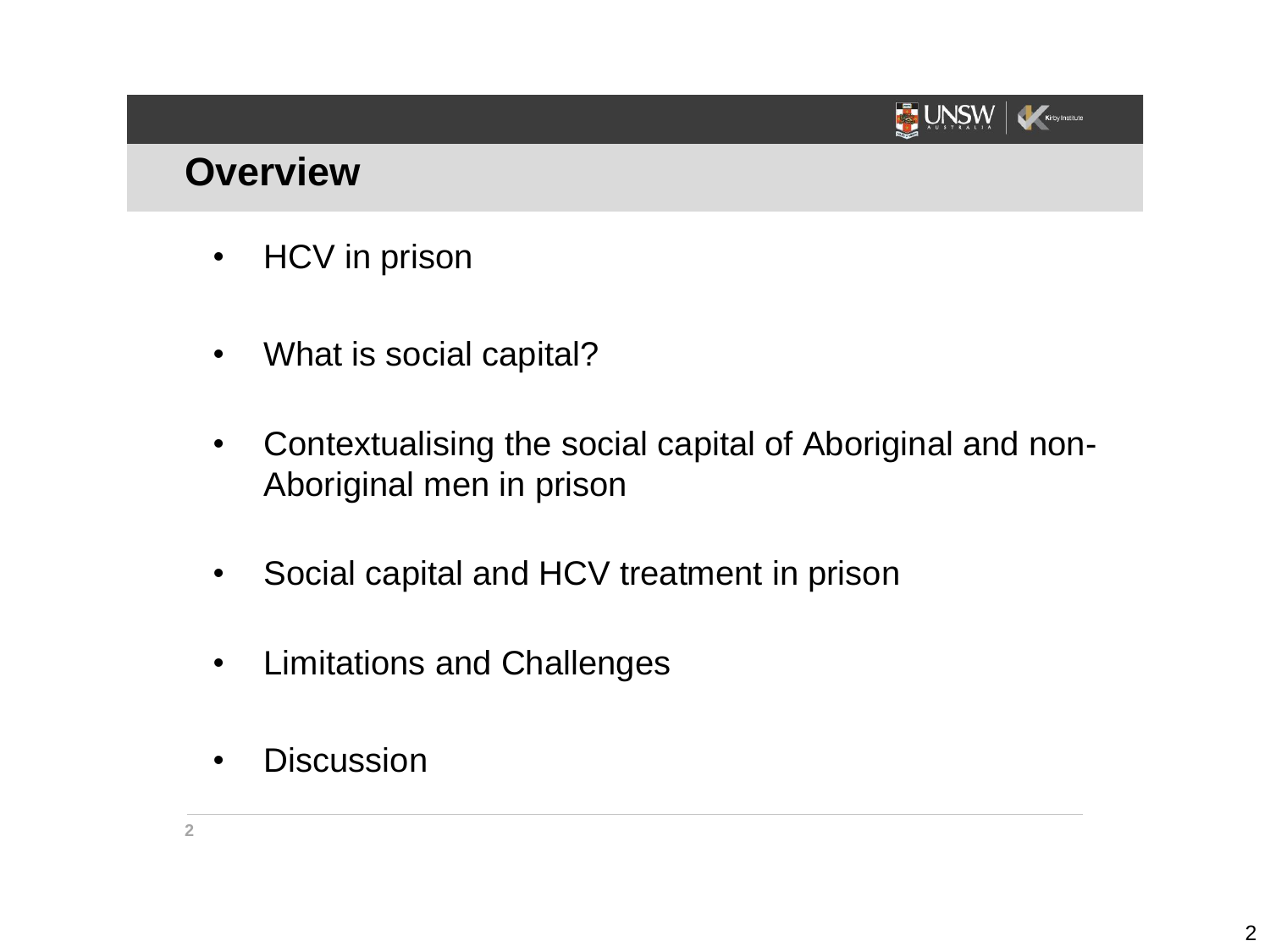

### **HCV in prison**

- 31% of inmates screened positive for HCV; compared with 1% in general population (Butler et al, 2015)
- High rates of transmission through injecting drug use
- Limited access to needles and other injecting equipment in prison (= sharing)
- HCV treatment is available, but uptake is low (<1%) (Lloyd et al, 2013)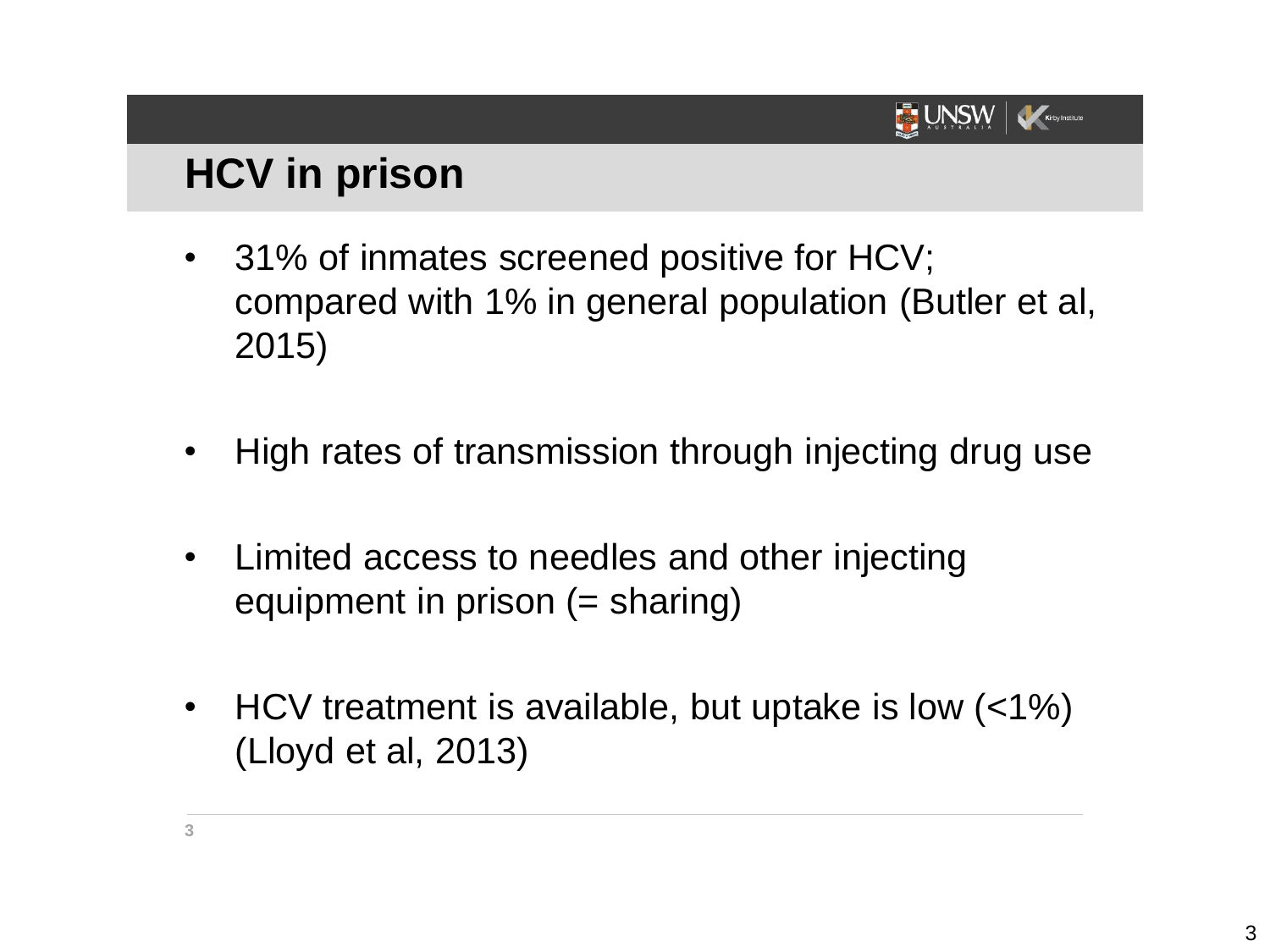

#### **Social Capital**

- A "resource for persons" (Coleman 1988)
- An accumulation of social networks, social cohesion, and social support (Almedom, 2005)
- "Relationships matter" (Field, 2008)
- Social capital has been shown to improve physical health as well as social and emotional wellbeing (Rocco and Shurcke 2012)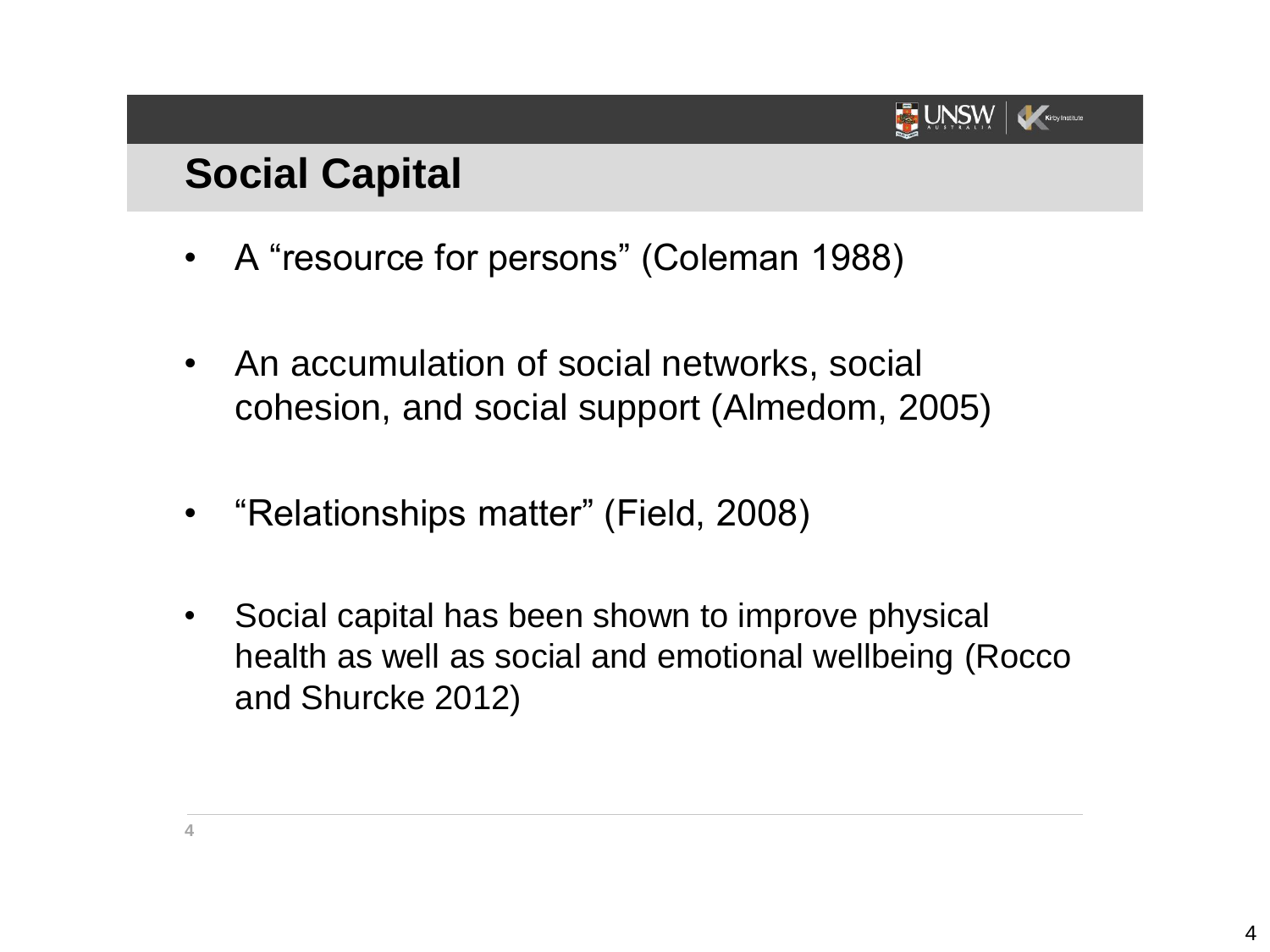#### **UNSW** Kirby Institute

#### **Method**

## **Conducted n=30 interviews**

- Two regional prisons and one urban
- Minimum, Medium, and Maximum security
- Recruitment through PSHNs
- Aboriginal (n=8); non-Aboriginal (n=22)

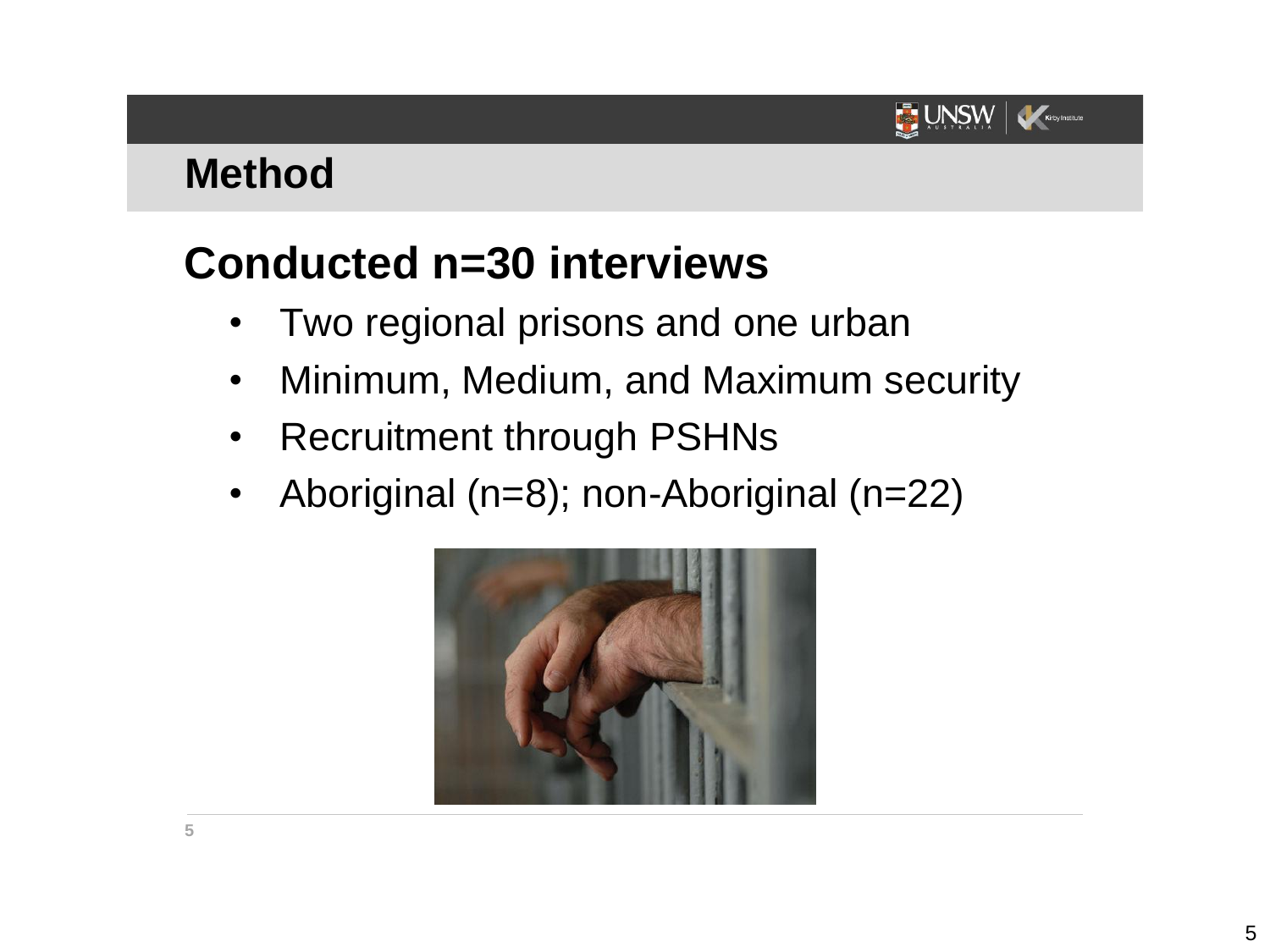

### **Participant Eligibility**

- **Male**
- Aged 18+
- Incarcerated at a participating site
- HCV RNA positive

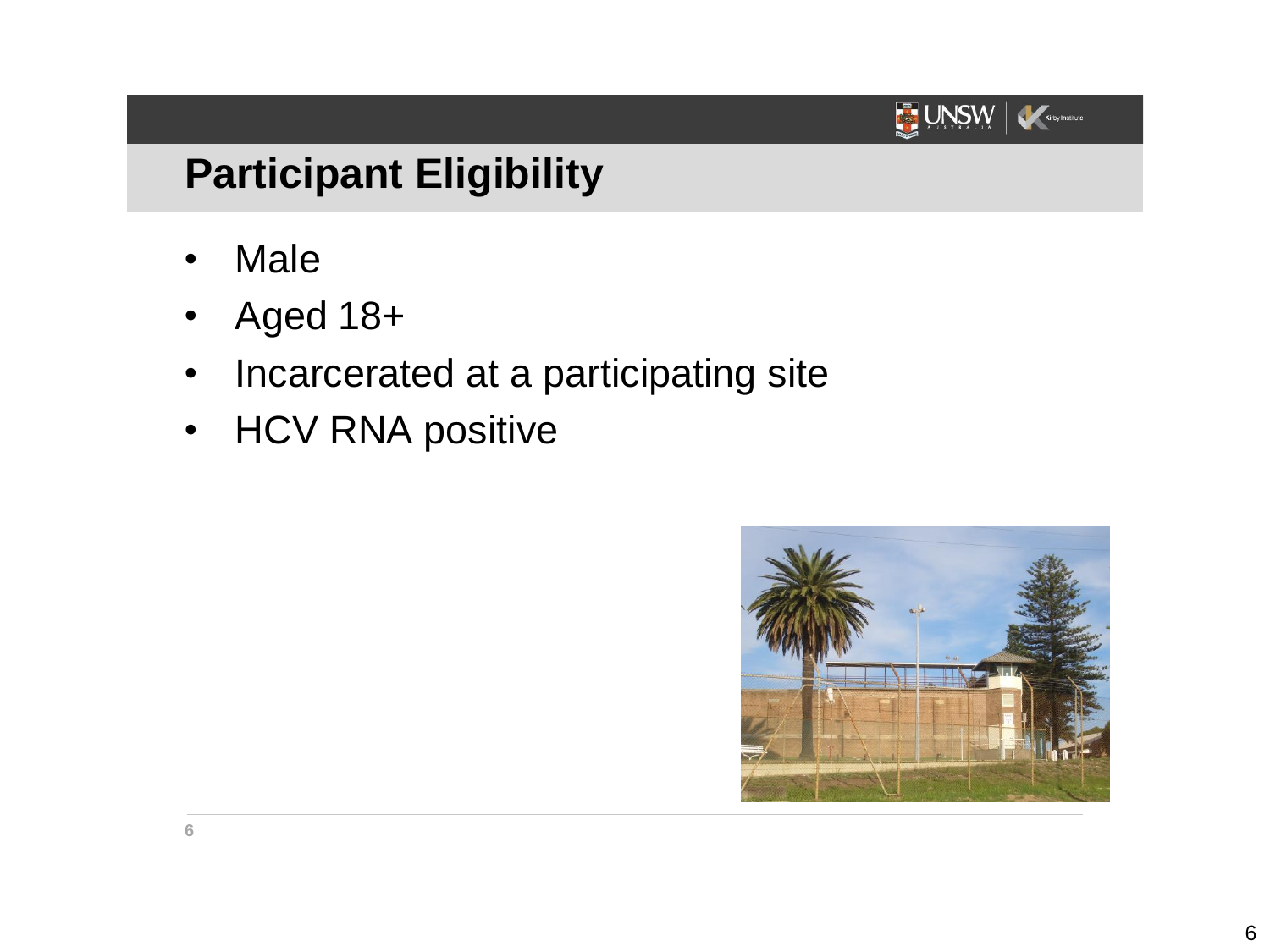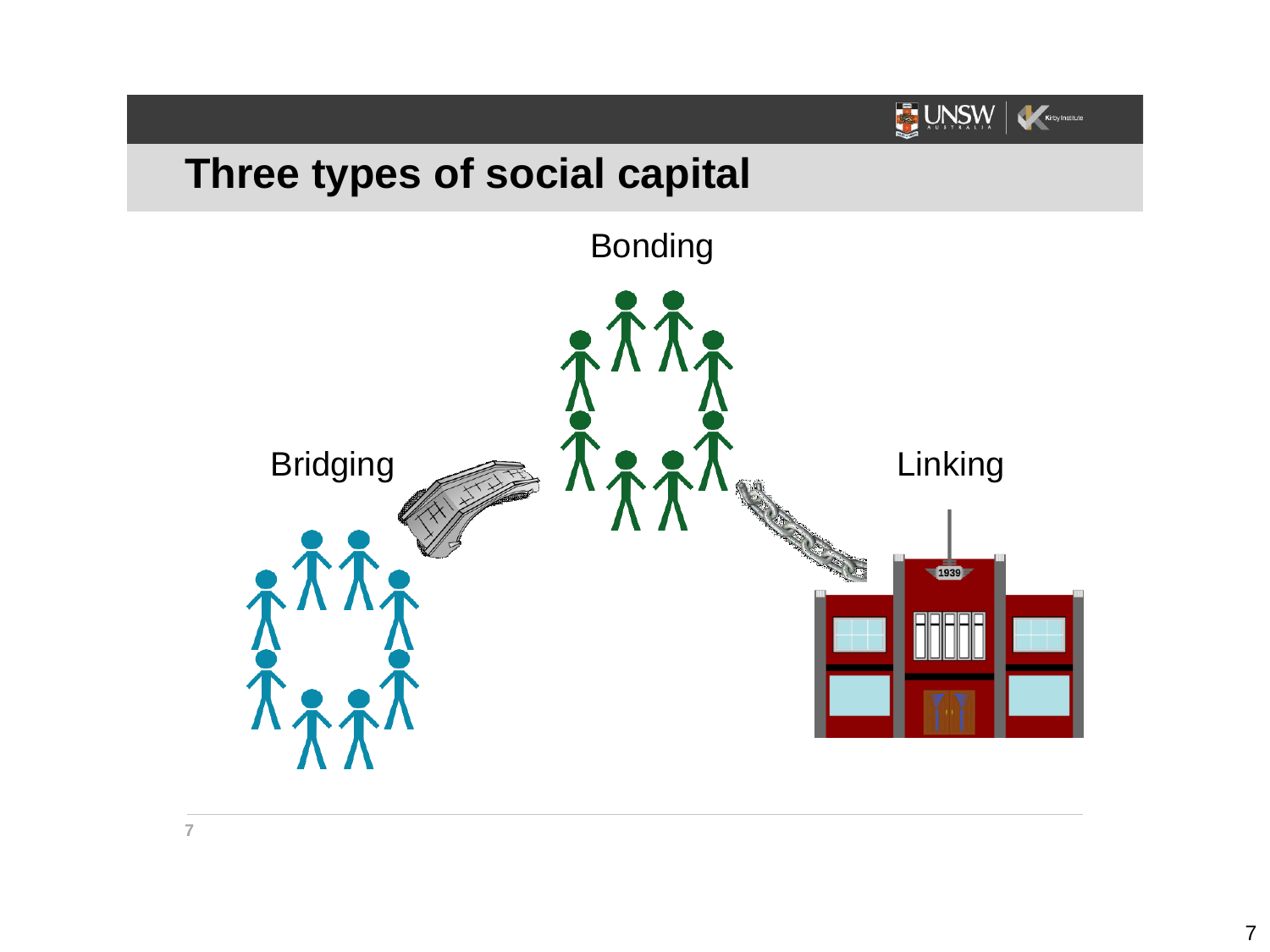

## **Contextualising the social capital of Aboriginal and non-Aboriginal men in prison**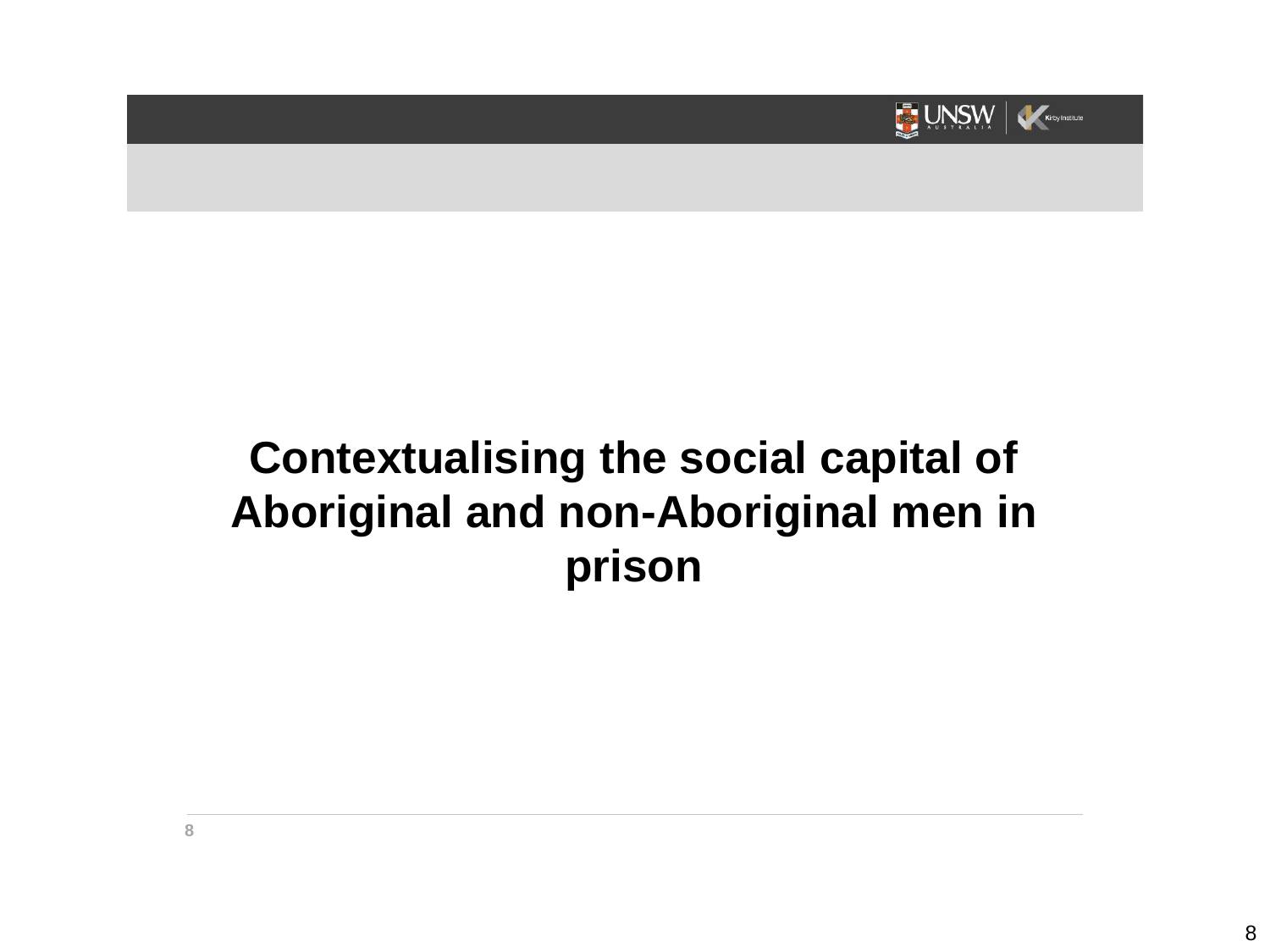

### **Contextualising social capital: Bonding**

# **Kinship**

"*There's a few boys here from [participant's hometown], and we're related that way, you know? Like family way. […] That's the only family I've got in here*". (Kyle, Aboriginal)

# **Drug use**

"[Is there anything that brought you guys together?] […] *Sometimes in the wing, sometimes it depends what you do with the other person… Like drug use it could be or something like that*". (Paul, non-Aboriginal)



**9** Lafferty L, et al. Social Science & Medicine (2016)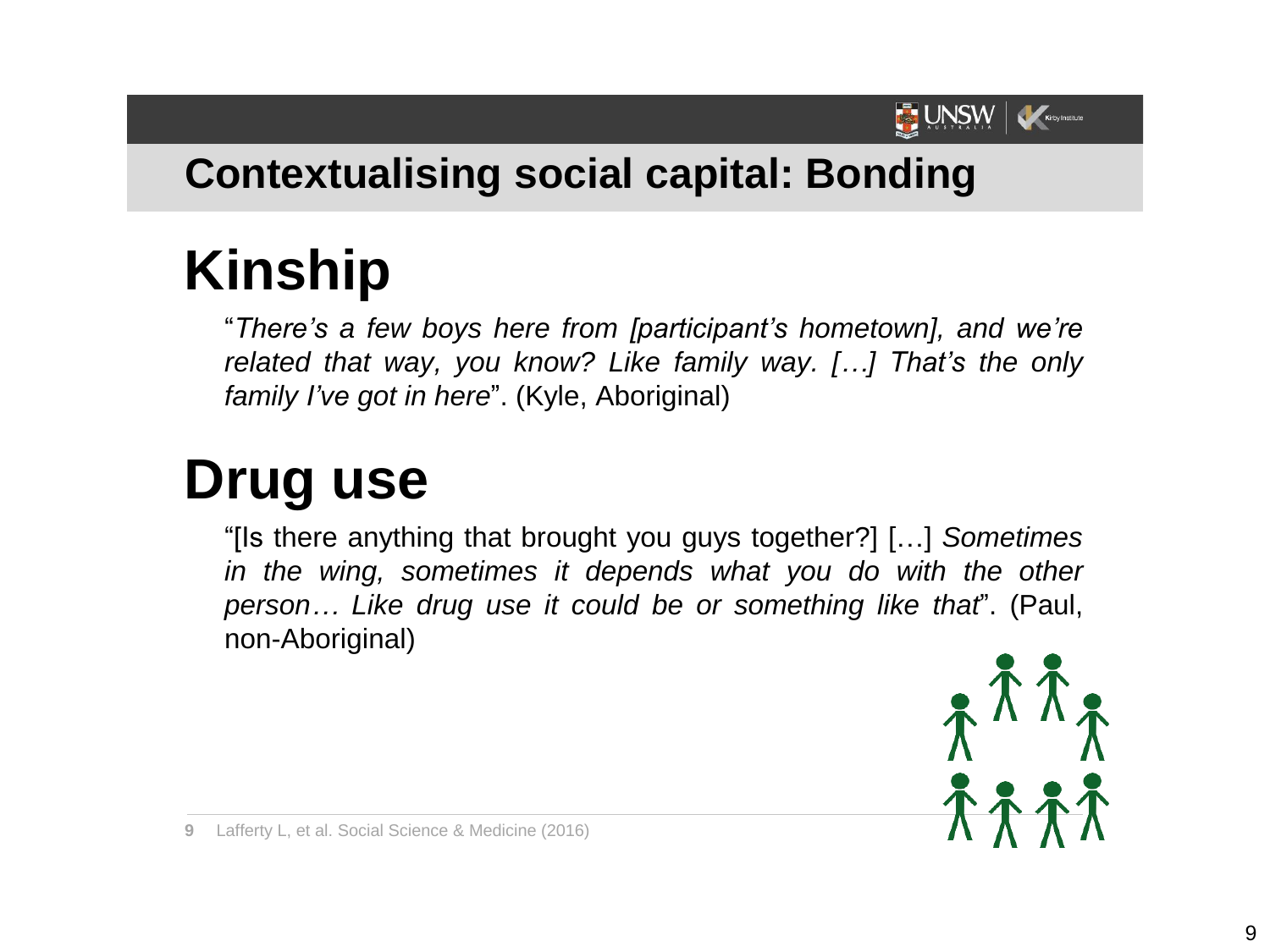

#### **Contextualising social capital: Bridging**

# **Racial identity**

"You've sort of got your groups that, the Aussies and the Islanders and the Asians usually hang together. And then usually you got your Lebos [Lebanese], in the mix as well. […] The Islanders stick together, the Aussies more or less stick together. And you know, it's every nationality looks after each other. (Joe, non-Aboriginal)



**10** Lafferty L, et al. Social Science & Medicine (2016)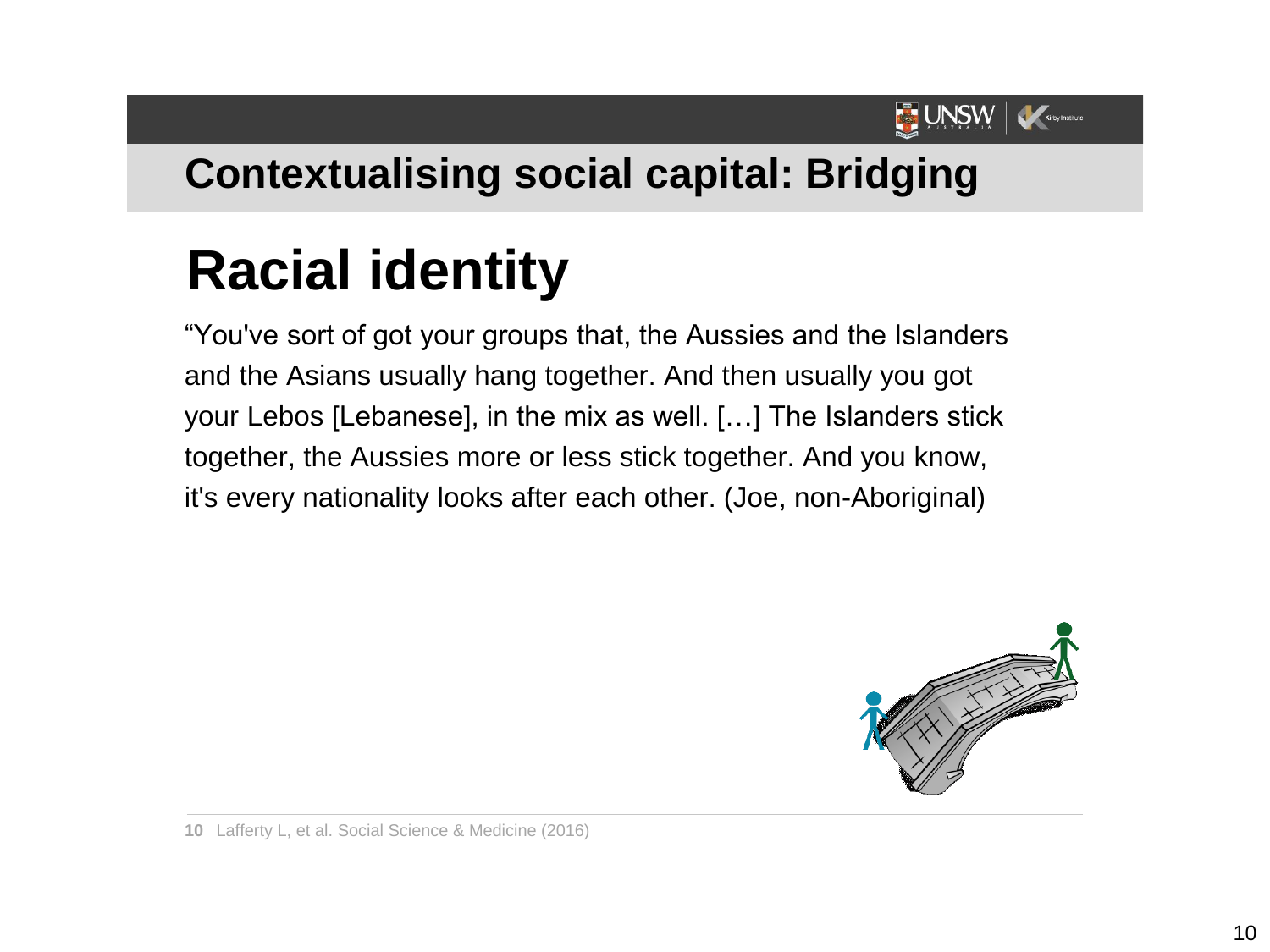

### **Contextualising social capital: Linking**

# **Aboriginal / Inmate Delegates**

*"If you request something, it's not going to happen. Like its 90% chance it's not going to happen."* (George, non-Aboriginal)

"*Yeah we have – we ask the delegate can you do things for us and that. […] Like ah, talk to the…go between us and the officers. The screws. And he does that. He goes between. […] Because some of the boys, they don't like talking. Especially the young blokes, they don't like talking to the officers. But they'll talk to him, and he can talk to them*". (David, Aboriginal)



**11** Lafferty L, et al. Social Science & Medicine (2016)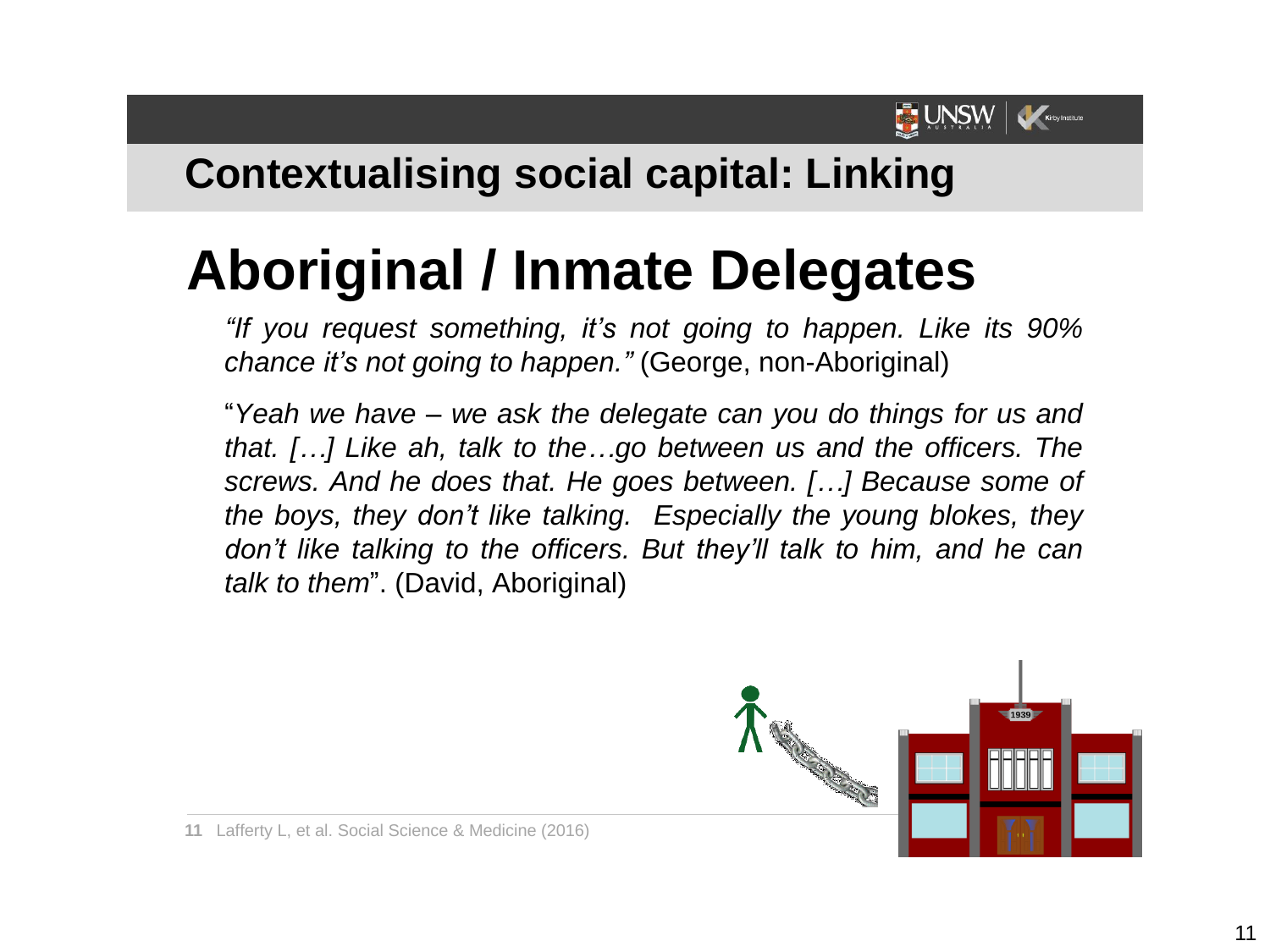

## **Social capital and HCV treatment in prison**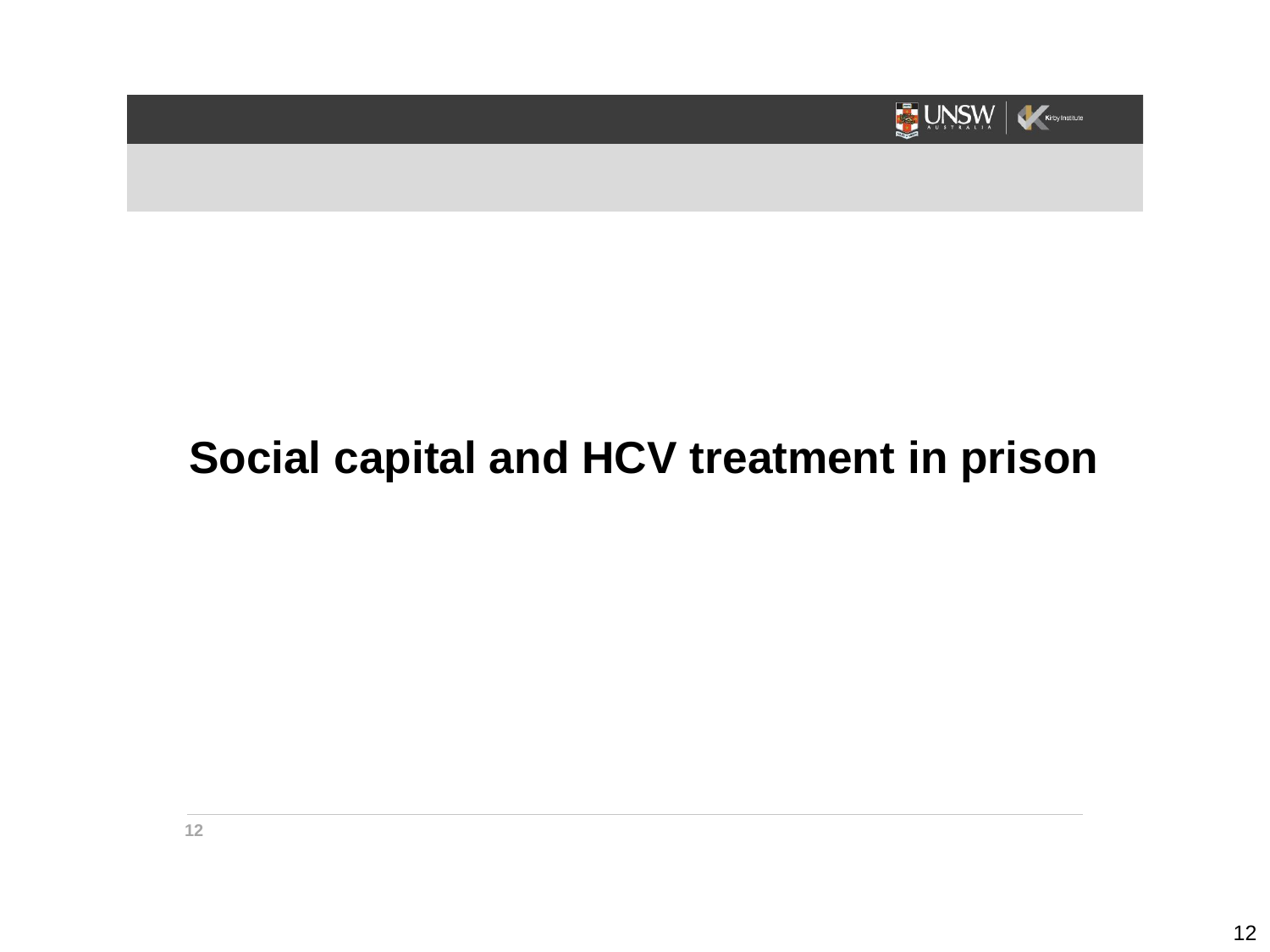

### **Social capital and health (HCV): Bonding**

### **Support and reassurance**

"*The only other people I normally talk to the treatment about are the blokes who are on it. Talk about how they're feeling, how they're coping, and just basically just to see if I'm feeling the same things as they are*". (Joe)

"[Do you talk to guys about, about more seriously than that, with your hep C?] *Um…yeah, yeah. I…we…a couple of Koori mates, the older guys that I look up to, you know what I mean? We talk, and I let them know I've got hep C, you know what I mean? And they say, "oh you know, you've got to keep the drugs [HCV treatment] up" and that. And I sort of say, "yeah I'm trying to do…" you know what I mean?*" (David)

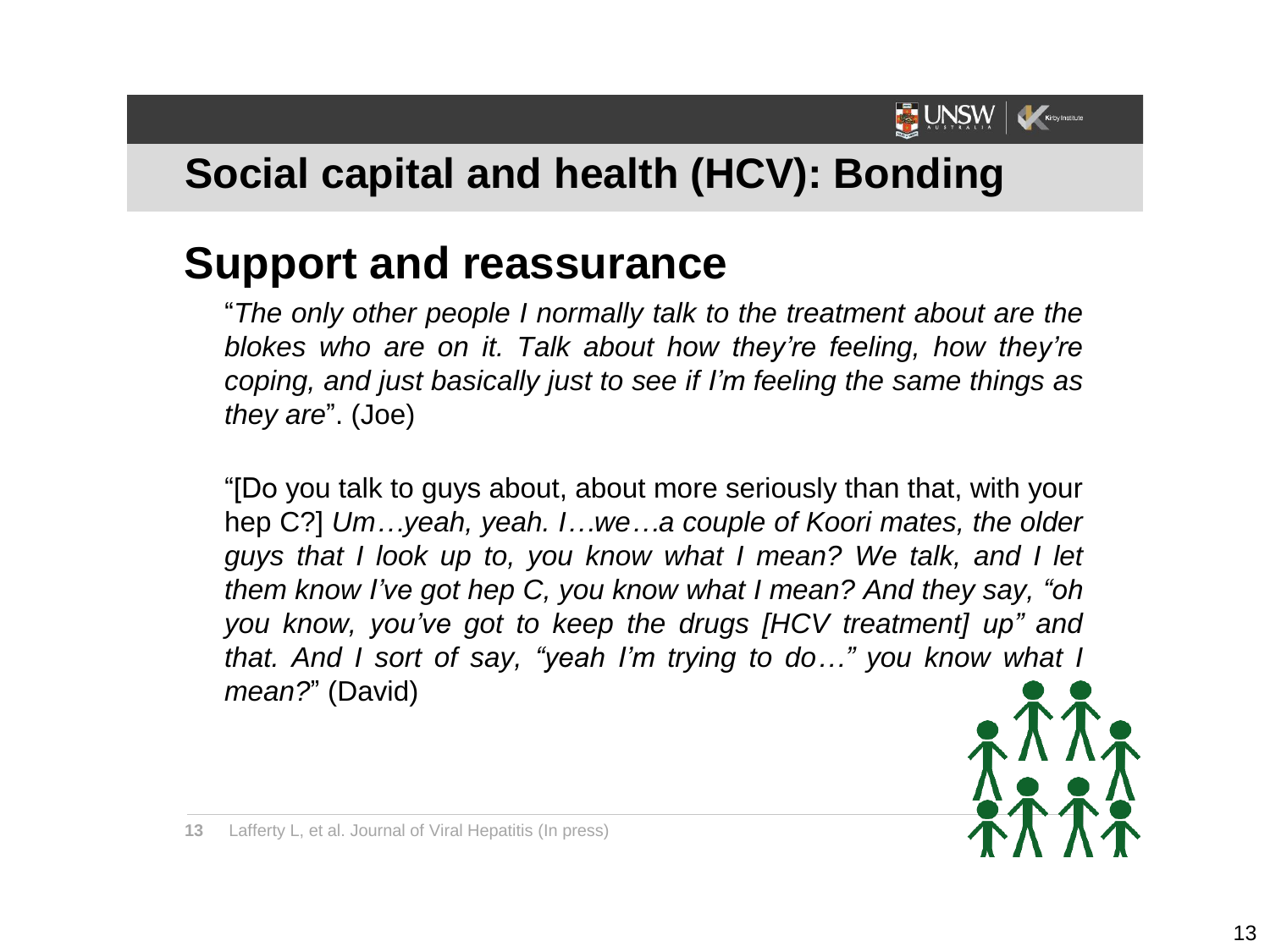

### **Social capital and health (HCV): Linking**

### **Nurses**

"*It took [the nurse] a little bit to convince me to do it. And then I finally done it. And I didn't have no dramas.* [But they talked you into it?] *They didn't talk me into it, they just explained a few things to me. And you know, give me…didn't push me or anything, just gave me time to think about it and that*". (Ray)

"*The hepatitis nurse. […] You now, she's always very nice, she's always caring, she understands, she explains things to you, you know? You don't go through treatment in here without…she keeps you very informed about what does what in your body, how it works*" (Peter)



**14** Lafferty L, et al. Journal of Viral Hepatitis (In press)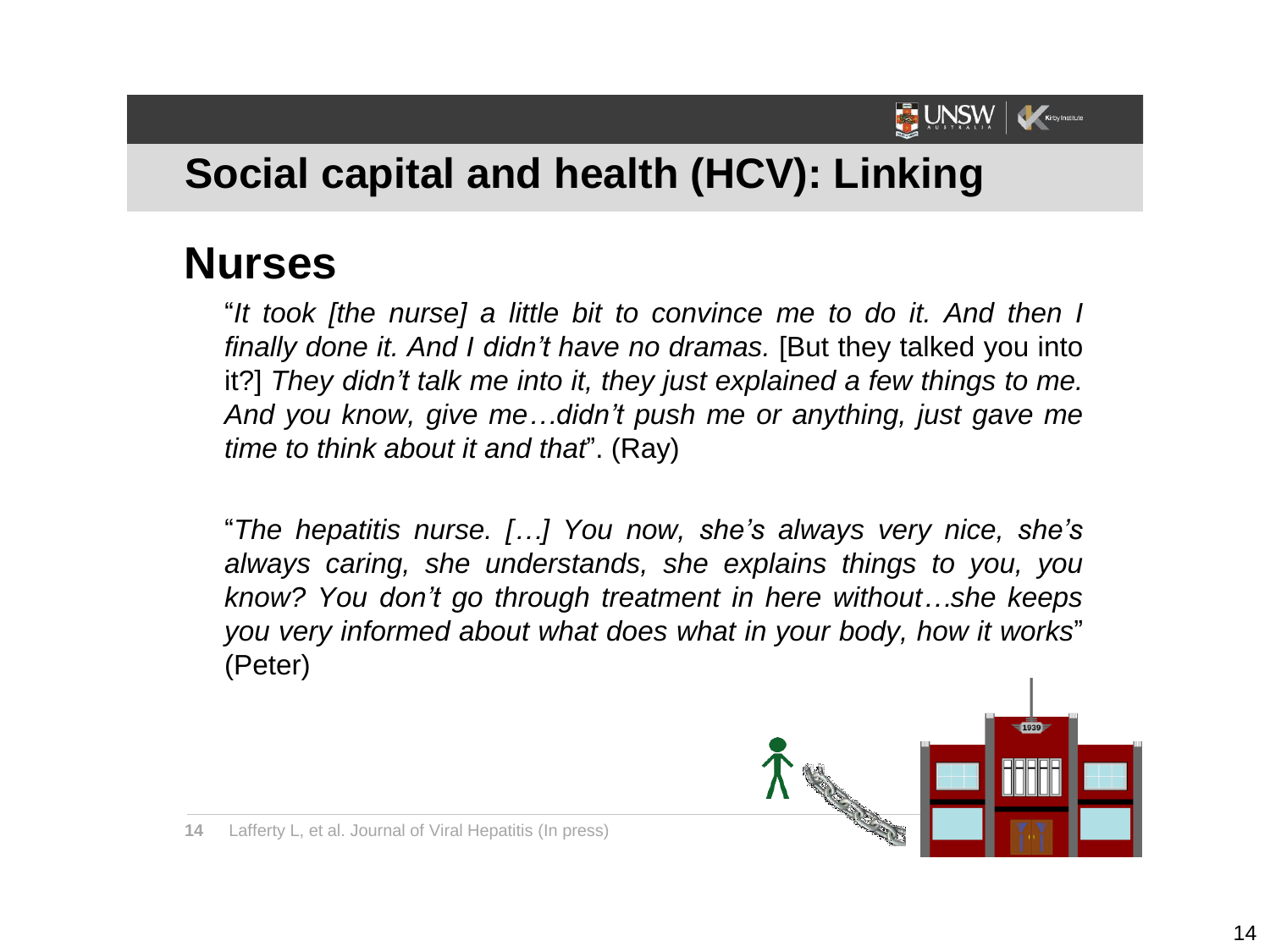

## **Social capital and health (HCV): Linking**

# **Missed opportunities –**

## **identified by participants**

*"There's no…there's no education in here…about the Hep C, you know what I mean? […] Like there's plenty of booklets in the clinic and that, but the guys don't come over [to the clinic] all the time. You go…if you want to send a message, you've got to reach them, you know what I mean? […] Yeah, you've got to reach them. Reach them where they are".* (David)



**15** Lafferty L, et al. Journal of Viral Hepatitis (In press)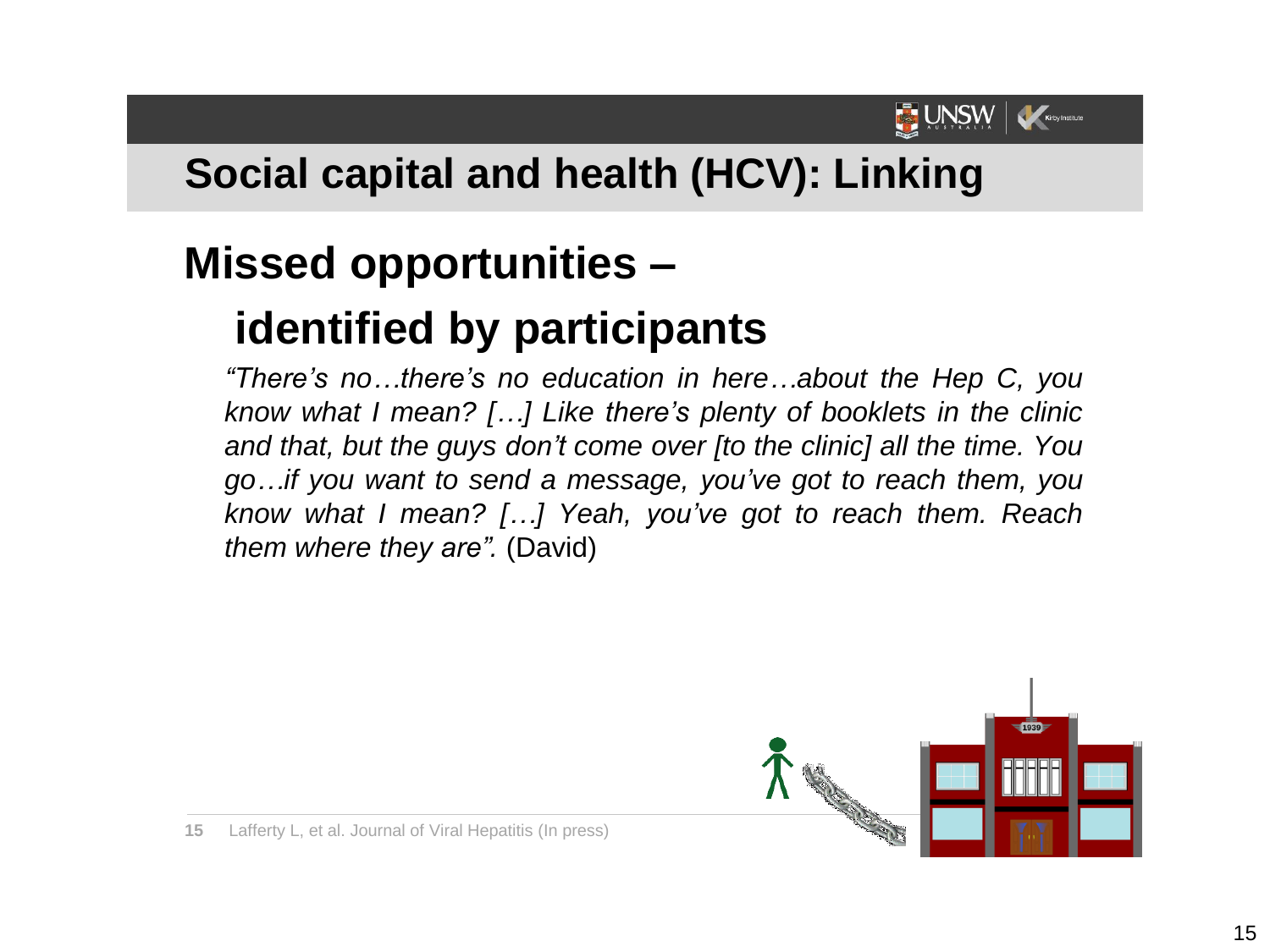#### **UNSW** Kirby Institute

#### **Limitations**

- 'Inmate code' (Wellford, 1967)
- Specific to male participants
- May be prison specific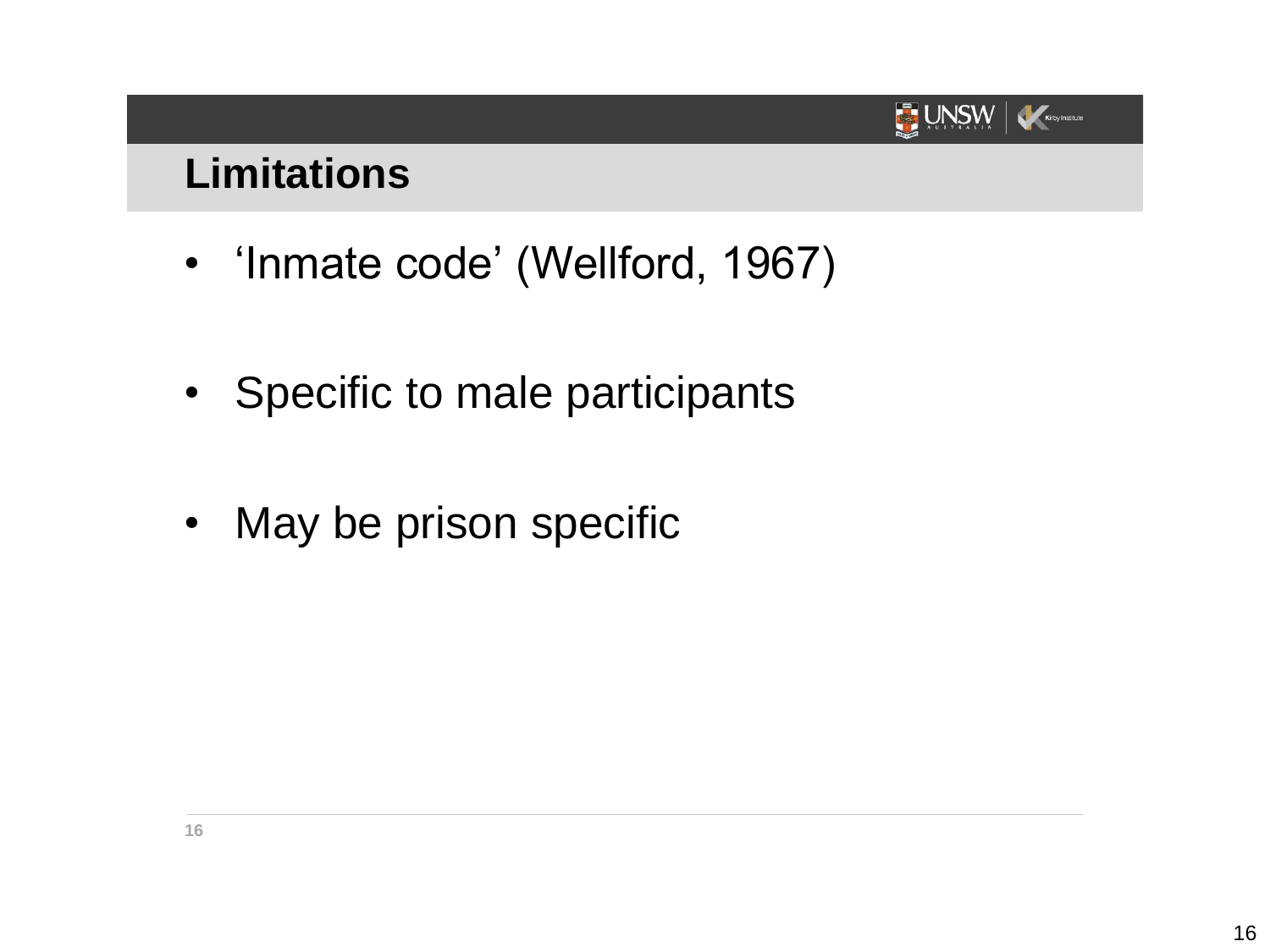

#### **Conclusion**

- A social capital lens provides unique insights into both barriers and motivations of accessing care while incarcerated
- Opportunities for cultural connections should be promoted by correctional facilities, particularly for Aboriginal people in prison
- Health education and promotion initiatives should engage inmates in prison… Rather than rely on inmates to initiate health engagement in the clinics